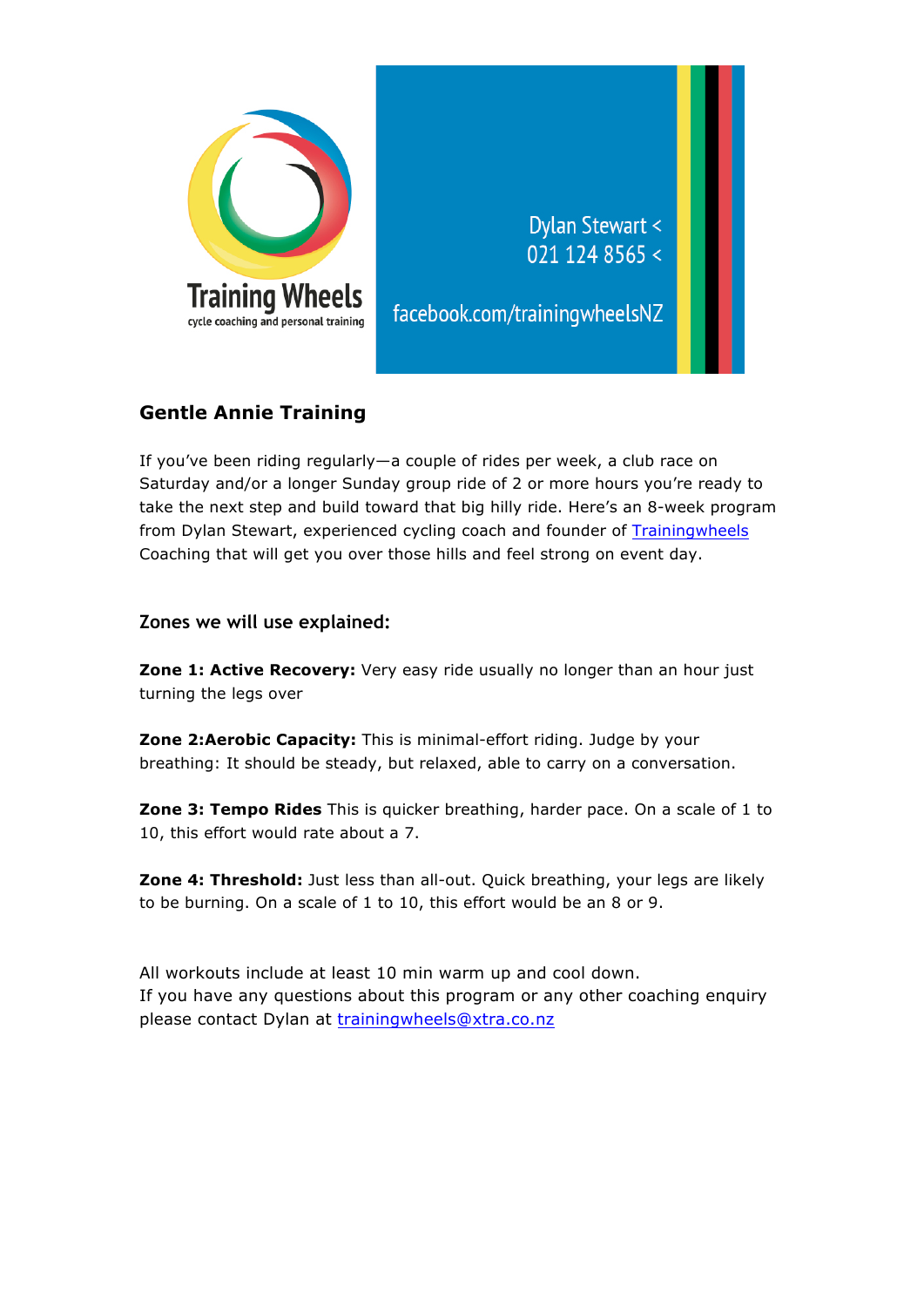| Week                         | Monday   | Tuesday                                                 | Wednesday | Thursday                                                                                         | Friday                   | Saturday                                                                         | Sunday                                  |
|------------------------------|----------|---------------------------------------------------------|-----------|--------------------------------------------------------------------------------------------------|--------------------------|----------------------------------------------------------------------------------|-----------------------------------------|
|                              |          |                                                         |           |                                                                                                  |                          |                                                                                  |                                         |
| $\mathbf{1}$                 | Rest Day | 1:15                                                    | 1:00      | 1:15                                                                                             | Easy<br>ride             | 2:00                                                                             | 3:00                                    |
|                              |          | Zone 2,<br>with 3x15<br>min@ Zone<br>3<br>Hilly         | Zone 2    | Zone 2, with<br>two 20 min.<br>efforts (15<br>min@ Zone<br>3 then 5 min<br>@ Zone 4.<br>Repeat.) | Zone 1<br>or rest<br>day | Zone 2 with<br>20 min @<br>Zone 3 and<br>3x10 min@<br>Zone 4 or<br>Club Race     | Long<br>ride/group<br>ride<br>Zones 1-3 |
| 2                            | Rest Day | 1:30                                                    | 1:00      | 1:30                                                                                             | Easy<br>ride             | 2:30                                                                             | 3:15                                    |
|                              |          | Zone 2,<br>with 2x<br>25min@<br>Zone 3<br>Hilly         | Zone 2    | Zone 2, with<br>two 25 min.<br>efforts (18<br>min@ Zone<br>3 then 7 min<br>@ Zone 4.<br>Repeat.) | Zone 1<br>or rest<br>day | Zone 2 with<br>30 min@<br>Zone 3 and<br>$3x15$ min $@$<br>Zone 4 or<br>Club Race | Long<br>ride/group<br>ride<br>Zones 1-3 |
| 3:                           | Rest Day | 1:30                                                    | 1:00      | 1:30                                                                                             | Easy<br>ride<br>Zone 1   | 2:30                                                                             | 3:30                                    |
| Max time/<br>effort<br>week. |          | Zone 2 with<br>4 x 15<br>min@ Zone<br>3<br><b>Hilly</b> | Zone 2    | Zone 2 with<br>two 30 min.<br>efforts (20<br>min@ Zone<br>3, 10 min@<br>Zone 4.<br>Repeat.)      | or rest<br>day           | Zone 2 with<br>30 min@<br>Zone 3 and<br>$3x15$ min $@$<br>Zone 4 or<br>Club Race | Long<br>ride/group<br>ride<br>Zones 1-3 |
| 4:                           | Rest Day | 1:00                                                    | 45 min.   | 1:00                                                                                             | Rest<br>Day              | 1:30                                                                             | 2:00                                    |
| Recovery<br>Week             |          | Zone 2                                                  | Zone 1    | Zone 2                                                                                           |                          | Zone 2                                                                           | Long<br>ride/group<br>ride<br>Zones 1-3 |